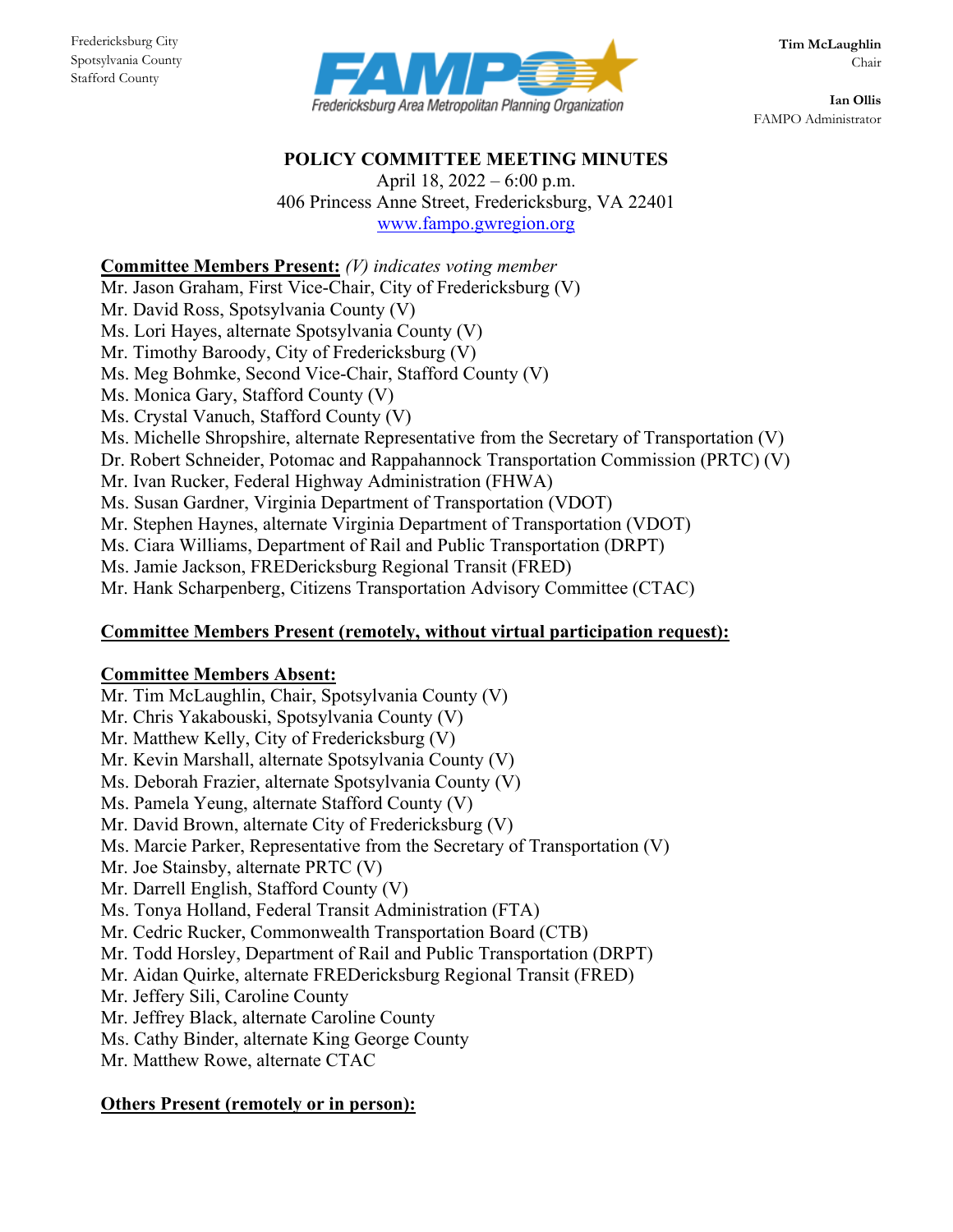Mr. Alex Owsiak, Stafford County Mr. Nick Ruiz Virginia Railway Express Devyn Bell Mr. Paul Agnello, Spotsylvania County Mr. Chip Boyles, GWRC Mr. Rupert Farley, CTAC member

## **Staff Present:**

Mr. Ian Ollis, FAMPO Administrator Mr. Becky Golden, Transportation Planning Manager Mx. Colie Touzel, Public Involvement/Title VI Coordinator Ms. Jordan Chandler, Transportation Planner II

#### **Staff Present (remotely):**

Ms. Kari Barber, Transportation Planner II

- 1. **Call Policy Committee Meeting to Order** Vice Chair Graham called the meeting to order at 6:00 pm.
- 2. **Pledge of Allegiance** Vice Chair Graham led the pledge of allegiance.
- 3. **Roll Call and Determination of Quorum** Mx. Touzel conducted roll call and determined a quorum present.
- 4. **Approval of the April 18, 2022 Policy Committee Agenda (ACTION ITEM)** Motion was made to approve the April 18, 2022 Policy Committee agenda.

Motion: Ms. Bohmke; Second: Mr. Ross Motion passed with unanimous consent.

#### 5. **Public Involvement**

Mr. Rupert Farley, member of the CTAC made comments about the committee and I-95 considerations. Mr. Farley mentioned that there was a non-unanimous vote during the last CTAC meeting [\(https://youtu.be/FQq6L50ouFc\)](https://youtu.be/FQq6L50ouFc) where the Chairman of CTAC, Mr. Hank Scharpenberg, wanted to make suggestions for an Outer Connecter to the Policy Committee. Mr. Farley wanted the Policy Committee to know that he is amongst the 30 percent who did not vote in favor of Mr. Scharpenberg making comments because his suggestions are short-sighted and impractical. Mr. Farley suggests that the region make sustainable and affordable changes, to reduce the demand for the roads by increasing the gasoline sales tax to incentivize people to get off the roads. Mr. Farley recognizes that the gasoline sales tax gets people off all the roads, but it only helps if it gets people off congested roads. Therefore, he suggests congestion pricing, but state laws do not allow it to apply to roads. His final suggestion is to have a Legislative Committee to go to Richmond or Washington D.C. to get the laws changed to utilize congestion pricing; the tolls for this can pay for public transit.

No other public comments were made.

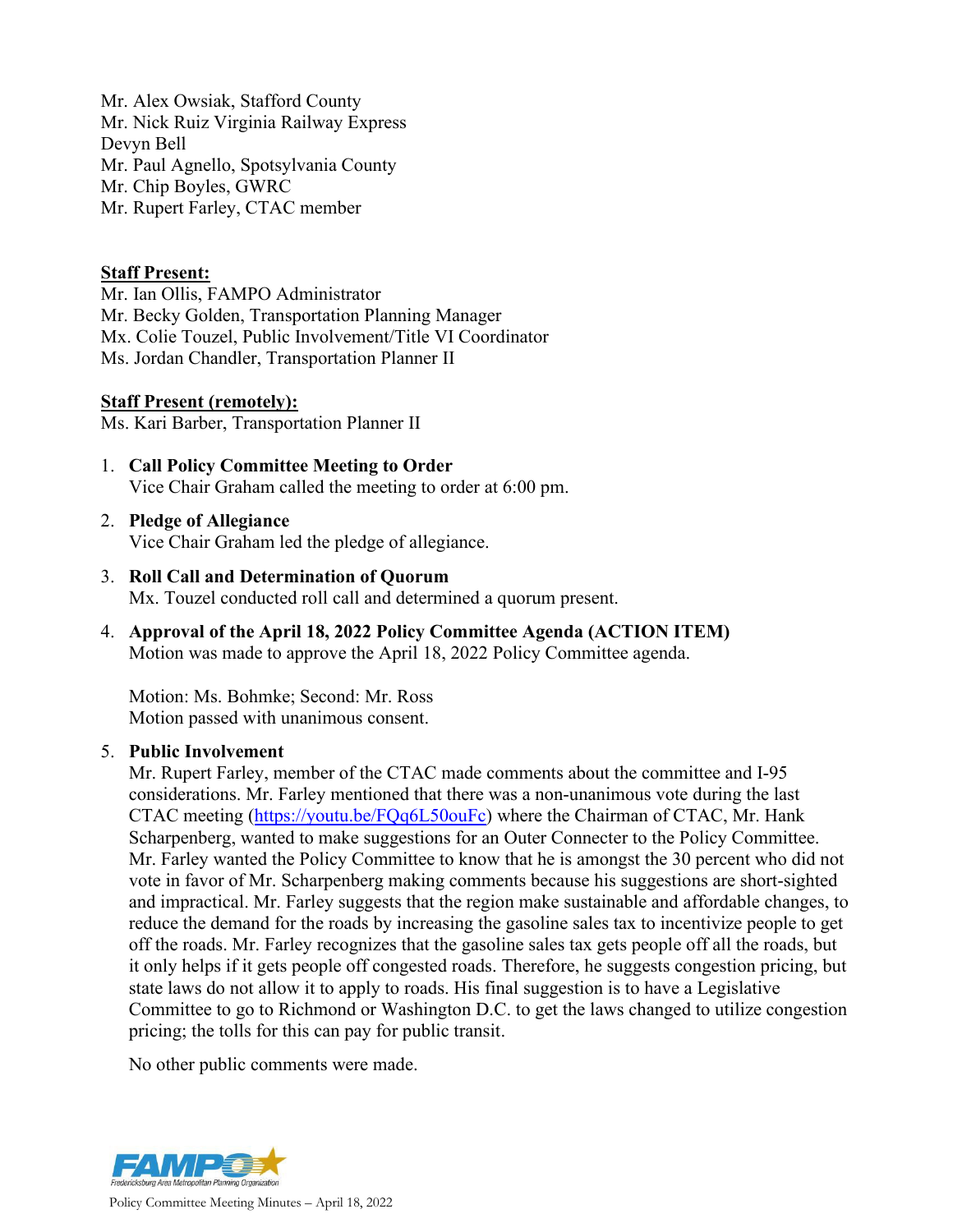## 6. **Consent Agenda**

## **a. Approval of March 28, 2022 Policy Committee Minutes (ACTION ITEM)**

Motion to approve the consent agenda: Motion: Ms. Bohmke; Second: Mr. Ross Abstentions: Ms. Vanuch Motion passed with unanimous consent.

## 7. **FAMPO Administrator Report**

Mr. Ollis provided a quick overview of congestion in the region, the upcoming Freight Summit, and IIJA funding. Mr. Ollis shared that traffic trends data show freight traffic has grown massively since COVID. Mr. Ollis explained that between our region and D.C., has the worst freight delay times in the state of Virginia. The Freight Summit hopes to capture freight problems and encourage a discussion about these issues to help solve the problems. The goal is to produce a report on the freight needs and problems in the region. The Freight Summit, which is in the Unified Planning Work Program (UPWP), will be in September 2022. Mr. Ollis then gave an update on IIJA funding.

A suggestion was made that the Hazard Mitigation group should be invited to the Freight Summit because of the chemicals coming into and out of this area. A question was asked about how many freight cars are coming out of New York, with trash, and through the FAMPO region to King George County.

8. In response to a comment made that Butler Road is a big congestion area for freight traffic, Mr. Ollis mentioned that the East-West Study is looking at that area.

#### 9. **Action/Discussion Items**

**a.** Virginia Railway Express (VRE) Ridership Trends Before & During COVID – Mr. Nick Ruiz, Virginia Railway Express (VRE)

> Mr. Ruiz presented data about VRE's ridership before and during COVID. Discussion ensued about VRE running weekend service and reverse service, the volume of thru traffic ridership, and cross-platform agreements with Amtrak. Mr. Ruiz responded that ridership is not thru traffic, but terminating at the Core, and that weekend service and reverse service would not be available until 2026. Crossplatform agreements are not operational at this time, but are a part of VRE's System Plan.

**b.** I-95 Outer Connector History and Process – Ms. Michelle Shropshire and Mr. Stephen Haynes, Virginia Department of Transportation (VDOT)

> Mr. Haynes provided a presentation on the region's 35-year history to try and implement an Outer Connector.

Ms. Shropshire then provided an explanation of current Outer Connector options including the projects' timeframe, costs, and locations.

**c.** SMART SCALE Round 5 – Ms. Kari Barber

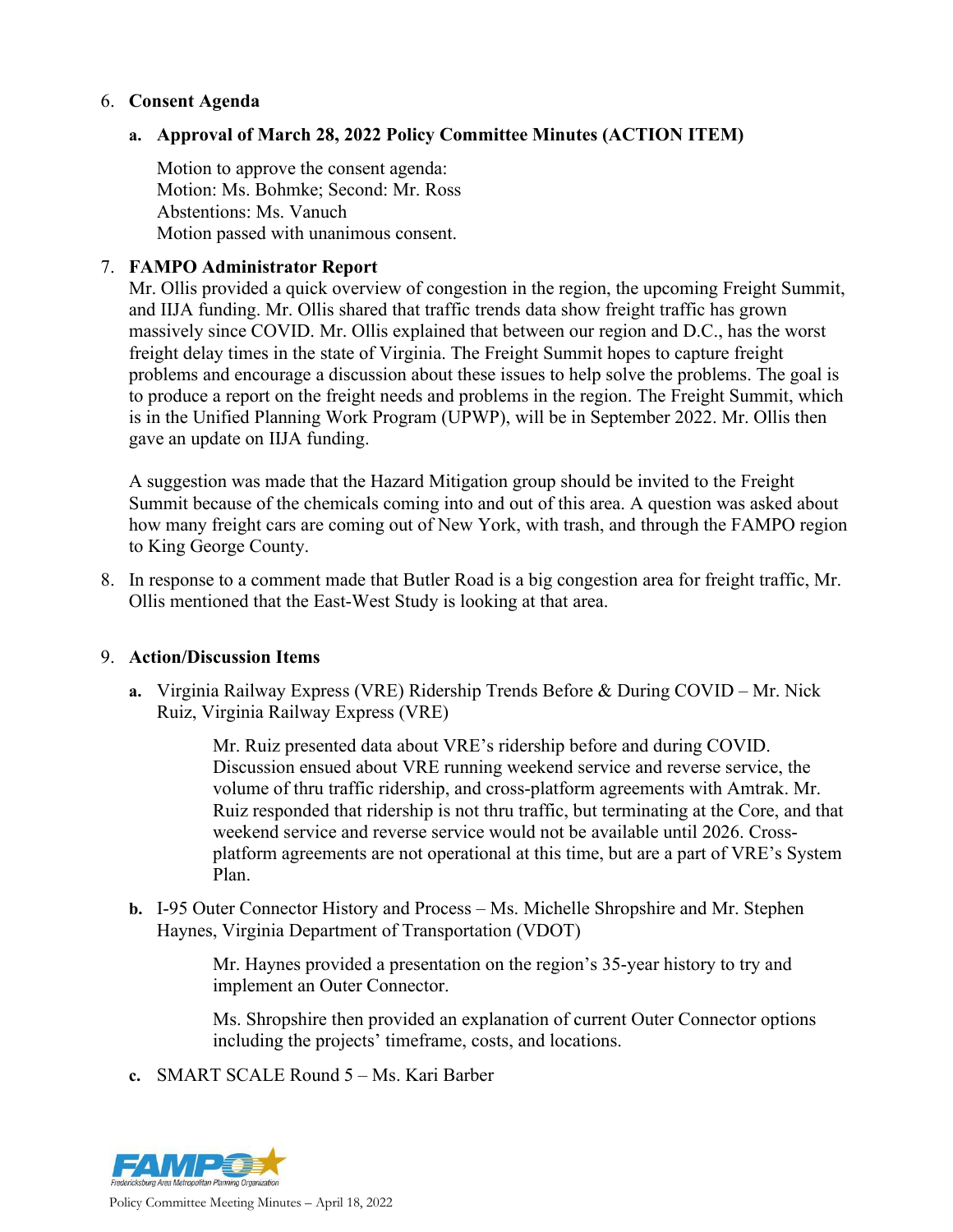Ms. Barber provided an update on SMART SCALE pre-applications and said the next update will show TAC's recommendation for the removal of one project from the pre-application list as only four final applications are allowed.

**d.** Congestion Mitigation and Air Quality Improvement Program (CMAQ)/Surface Transportation Block Grant Program (STBG) Update – Mr. Ian Ollis and Ms. Jordan Chandler

> Ms. Chandler provided a presentation on the approved CMAQ applications and existing STBG projects. After scoring and ranking the applications, FAMPO will seek endorsement from TAC and approval from the Policy Committee in May. A question was asked about the timeline for these projects, of which the response was present time-FY25.

**e.** DRAFT FY23 Unified Planning Work Program (UPWP) – Mr. Ian Ollis and Ms. Becky Golden

## 1.**Resolution 22-32 Direction Public Comment Period for the Draft Fiscal Year 2023 Unified Planning Work Program (UPWP) (ACTION ITEM)**

Ms. Golden provided highlights on the Draft UPWP projects and funding.

Motion to approve Resolution 22-32, approving a 30-day public comment period: Motion: Ms. Bohmke; Second: Dr. Schneider Motion passed with unanimous consent.

2. Special Executive Committee Meeting May 18, 2022 Time: TBD

The purpose of this is to authorize the Policy Committee Executive Committee Members to adopt the FY23 UPWP 30 days after the Public Comment Period has ended (on May 18, 2022) on behalf of the Policy Committee, since there will only be 28 days in between the Policy Committee meetings.

Motion to approve Special Executive Committee Meeting: Motion: Dr. Schneider; Second: Ms. Bohmke Motion passed with unanimous consent.

**f.** Bylaw Discussion – Chairman Tim McLaughlin

1.Current Policy Committee Bylaws – Amended March 28, 2018

The Chairman was not present and did not send any remarks about this item, therefore the item was skipped.

# 10. **Correspondence**

Ivan Rucker's correspondence was included in the Agenda Pack. No other correspondence was received.

# 11. **Staff and Agency Reports**

No Staff or Agency reports were provided.

# 12. **Board Member and Chair Comments**



Policy Committee Meeting Minutes – April 18, 2022